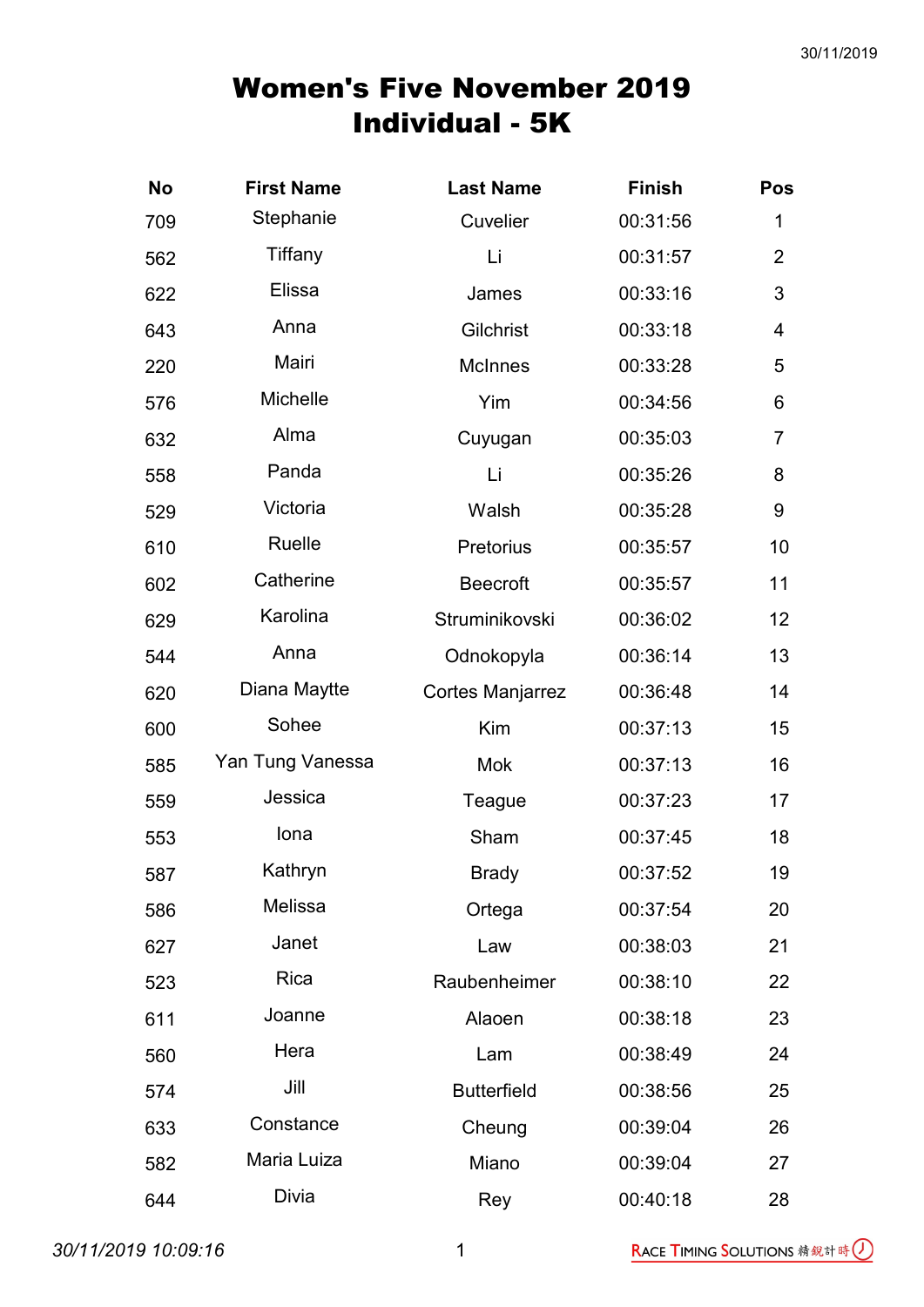| <b>No</b> | <b>First Name</b> | <b>Last Name</b>  | <b>Finish</b> | Pos |
|-----------|-------------------|-------------------|---------------|-----|
| 637       | Angel             | Lee               | 00:40:51      | 29  |
| 546       | Petra             | Glover            | 00:41:14      | 30  |
| 578       | Jenny             | <b>Roberts</b>    | 00:41:15      | 31  |
| 514       | Maria             | Nieto de la Cal   | 00:41:17      | 32  |
| 625       | Penny             | Heath             | 00:41:49      | 33  |
| 577       | Polly             | Ko                | 00:42:03      | 34  |
| 527       | Emily             | Wong              | 00:42:45      | 35  |
| 557       | Adrian            | Cadena            | 00:42:50      | 36  |
| 607       | Claire            | Peet              | 00:43:10      | 37  |
| 635       | Gabrielle         | Gadi              | 00:43:21      | 38  |
| 543       | Maria             | Wolf              | 00:43:26      | 39  |
| 509       | Ka man            | Lui               | 00:43:30      | 40  |
| 534       | Amy               | Reid              | 00:43:30      | 41  |
| 518       | Shani             | <b>Brownstein</b> | 00:43:39      | 42  |
| 552       | Judy              | Yip               | 00:43:50      | 43  |
| 638       | <b>Tiffany</b>    | MacSlarrow        | 00:44:06      | 44  |
| 538       | Hoogie            | In                | 00:44:10      | 45  |
| 628       | Katy              | Chan              | 00:44:44      | 46  |
| 501       | Jasmin            | <b>Blunck</b>     | 00:44:49      | 47  |
| 640       | Sinita            | Pandya            | 00:45:01      | 48  |
| 618       | Anna              | Gajda             | 00:45:26      | 49  |
| 594       | Sabina            | Kasperkiewicz     | 00:45:31      | 50  |
| 515       | Cecilia           | <b>Mok</b>        | 00:45:58      | 51  |
| 525       | Elena             | Sanz              | 00:46:16      | 52  |
| 528       | Sophie            | Teng              | 00:46:20      | 53  |
| 548       | Lisa              | Van der Meer      | 00:46:28      | 54  |
| 626       | Lauren            | Fleming           | 00:46:28      | 55  |
| 604       | Maria             | Afeau             | 00:46:28      | 56  |

30/11/2019 10:09:16 2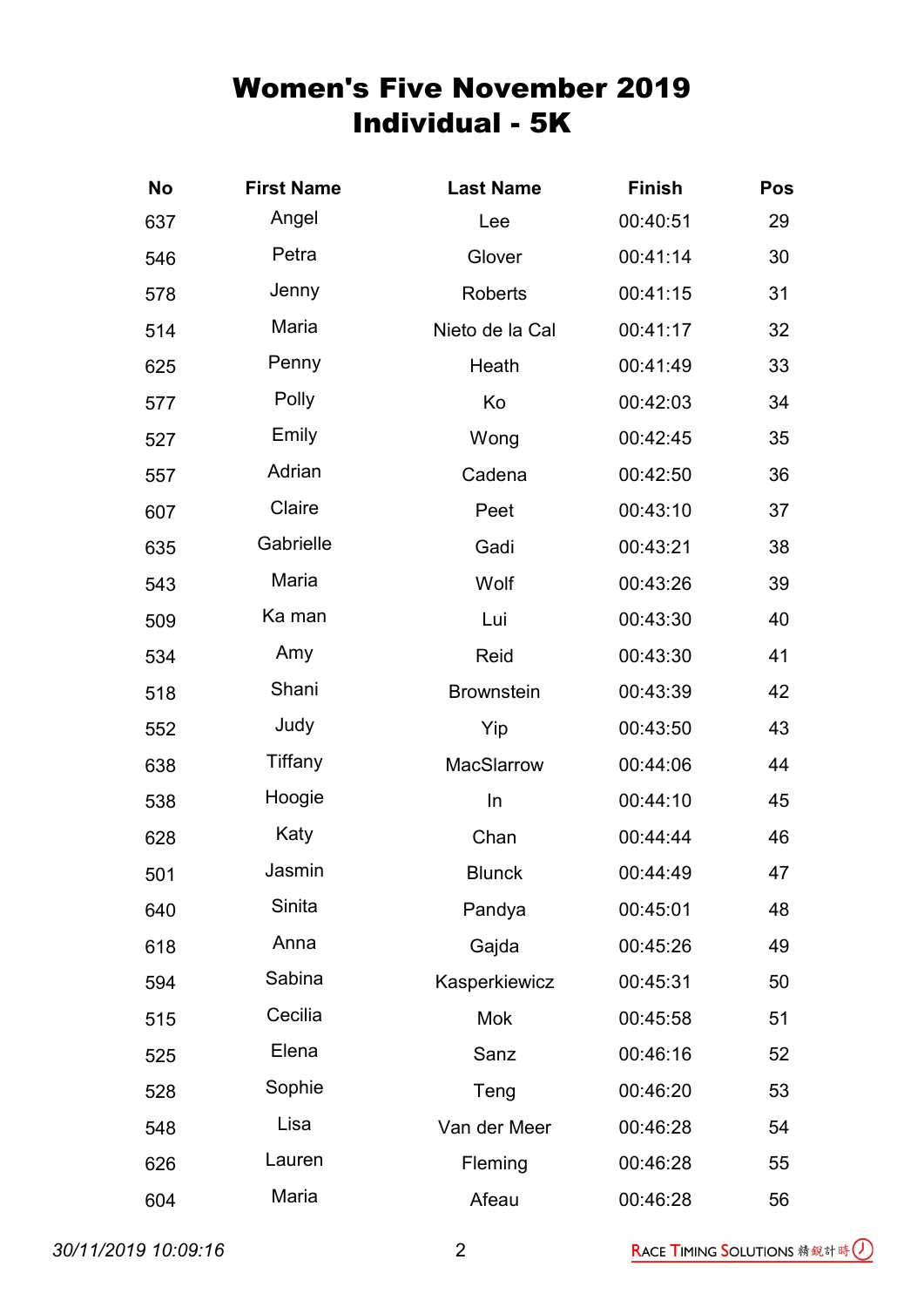| <b>No</b> | <b>First Name</b> | <b>Last Name</b>      | <b>Finish</b> | <b>Pos</b> |
|-----------|-------------------|-----------------------|---------------|------------|
| 597       | Aliza             | Carr                  | 00:46:28      | 57         |
| 521       | Lepeka            | Garg                  | 00:47:28      | 58         |
| 624       | Cherry            | Yim                   | 00:47:33      | 59         |
| 532       | Juliana           | Lim                   | 00:47:56      | 60         |
| 565       | Marian            | Santino Sanz          | 00:48:03      | 61         |
| 605       | Nerida            | Kiprotich             | 00:48:14      | 62         |
| 619       | Margarita         | Mendez                | 00:48:20      | 63         |
| 540       | Eleanor           | Cherry                | 00:48:25      | 64         |
| 641       | Crystal           | Lang                  | 00:48:51      | 65         |
| 137       | Megan             | Godek                 | 00:48:51      | 66         |
| 522       | Gwendoline        | Venn                  | 00:49:16      | 67         |
| 590       | Anny Lize         | <b>Schwartz Leahy</b> | 00:49:17      | 68         |
| 530       | Jane              | Pong                  | 00:49:26      | 69         |
| 571       | Lindsay           | Todd                  | 00:49:57      | 70         |
| 616       | Mansi             | Patel- Angelin        | 00:50:26      | 71         |
| 580       | Cendy Alanza      | Lastierre             | 00:50:48      | 72         |
| 524       | Anindita          | Saha                  | 00:51:10      | 73         |
| 642       | Man Yee           | Yam                   | 00:51:30      | 74         |
| 504       | Elisa             | Chan                  | 00:51:35      | 75         |
| 584       | Ana               | Gonzalez              | 00:51:36      | 76         |
| 516       | Ramya             | Narayanaswamy         | 00:51:59      | 77         |
| 537       | Aurora            | Aritao                | 00:52:16      | 78         |
| 596       | Archana           | Ganguly               | 00:52:22      | 79         |
| 539       | Louise            | Hancorn               | 00:52:31      | 80         |
| 531       | Sarah             | <b>Bridges</b>        | 00:53:35      | 81         |
| 554       | Kai Ting          | Mak                   | 00:56:07      | 82         |
| 506       | Sally             | Osborne Wawn          | 00:59:39      | 83         |
| 513       | Mina              | Daswani               | 00:59:53      | 84         |